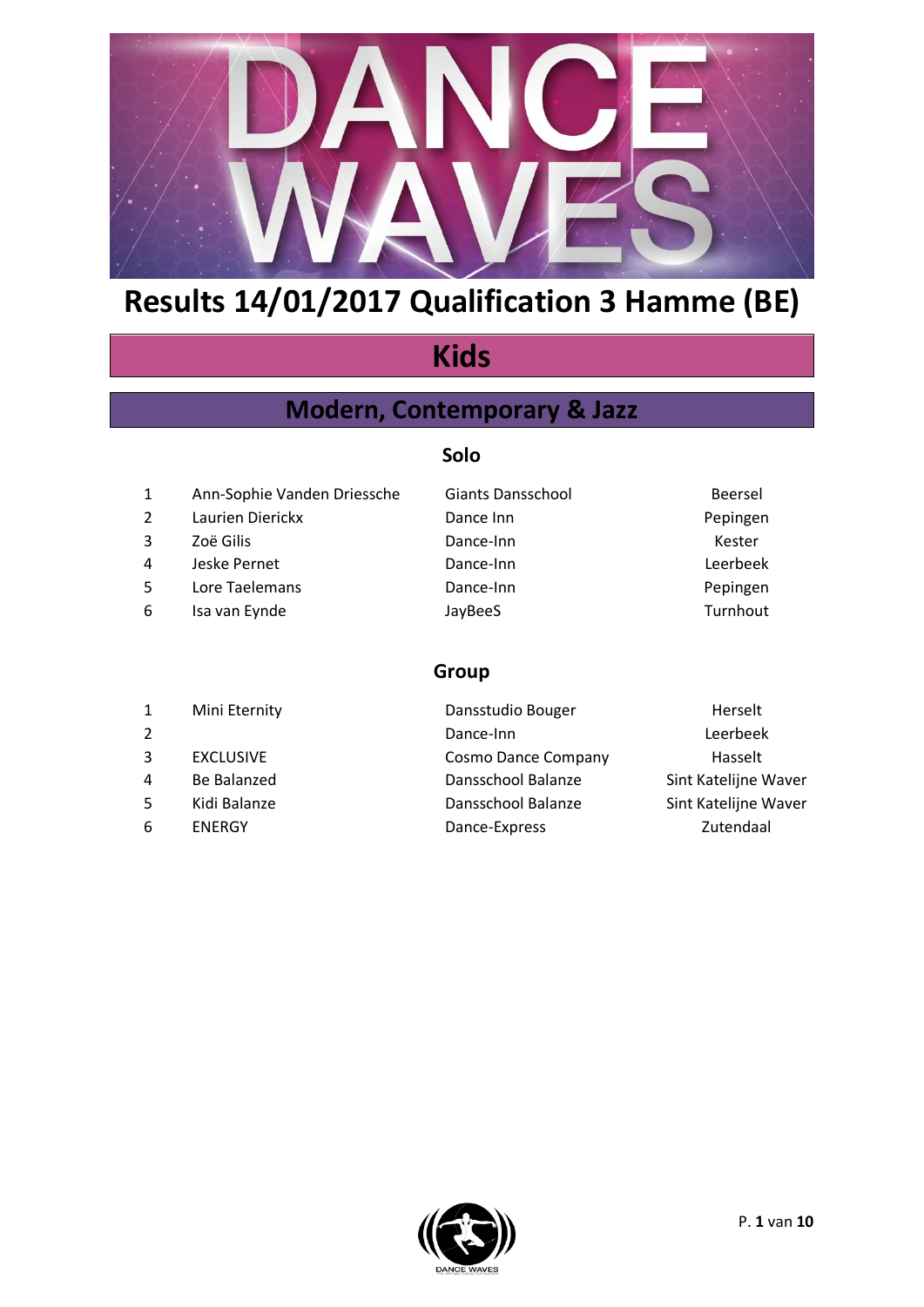

## **Juniors**

### **Modern, Contemporary & Jazz**

### **Solo**

| $\mathbf{1}$ | Lana Verkest           |                        | Roeselare        |
|--------------|------------------------|------------------------|------------------|
| 2            | Charlotte Meynendonckx | Jaybees Dancers        | Turnhout         |
| 3            | <b>Wouters Annabel</b> | Giants Dansschool      | Alsemberg        |
| 3            | Yéline LEE             | Giants Dansschool      | Beersel          |
| 4            | Louise-Marie Blijkers  | Giants                 | <b>Buizingen</b> |
| 5            | Manon Vekeman          | Giants dansschool      | Alsemberg        |
| 6            | Elise Bral             | Giants dansschool      | <b>Beersel</b>   |
| 7            | <b>Jilly Wouters</b>   | Dansstudio Bouger      | Herselt          |
| 7            | <b>Ellen Wouters</b>   | Giants                 | Beersel          |
| 8            | Julia Thorrez          | Hypnoses dance Academy | Roeselare        |
| 9            | Maïté Renders          | Dance-Inn              | Bogaarden        |
| 10           | Torremans Ruhne        | Jaybees                | Turnhout         |
| 11           | Amber Vander Oost      | Dance-Inn              | Halle            |
| 12           | Kiara De Graef         | Dansstudio Bouger      | Herselt          |
| 13           | Amber Laurijssen       | Dansstudio Focus       | Arendonk         |
|              |                        |                        |                  |

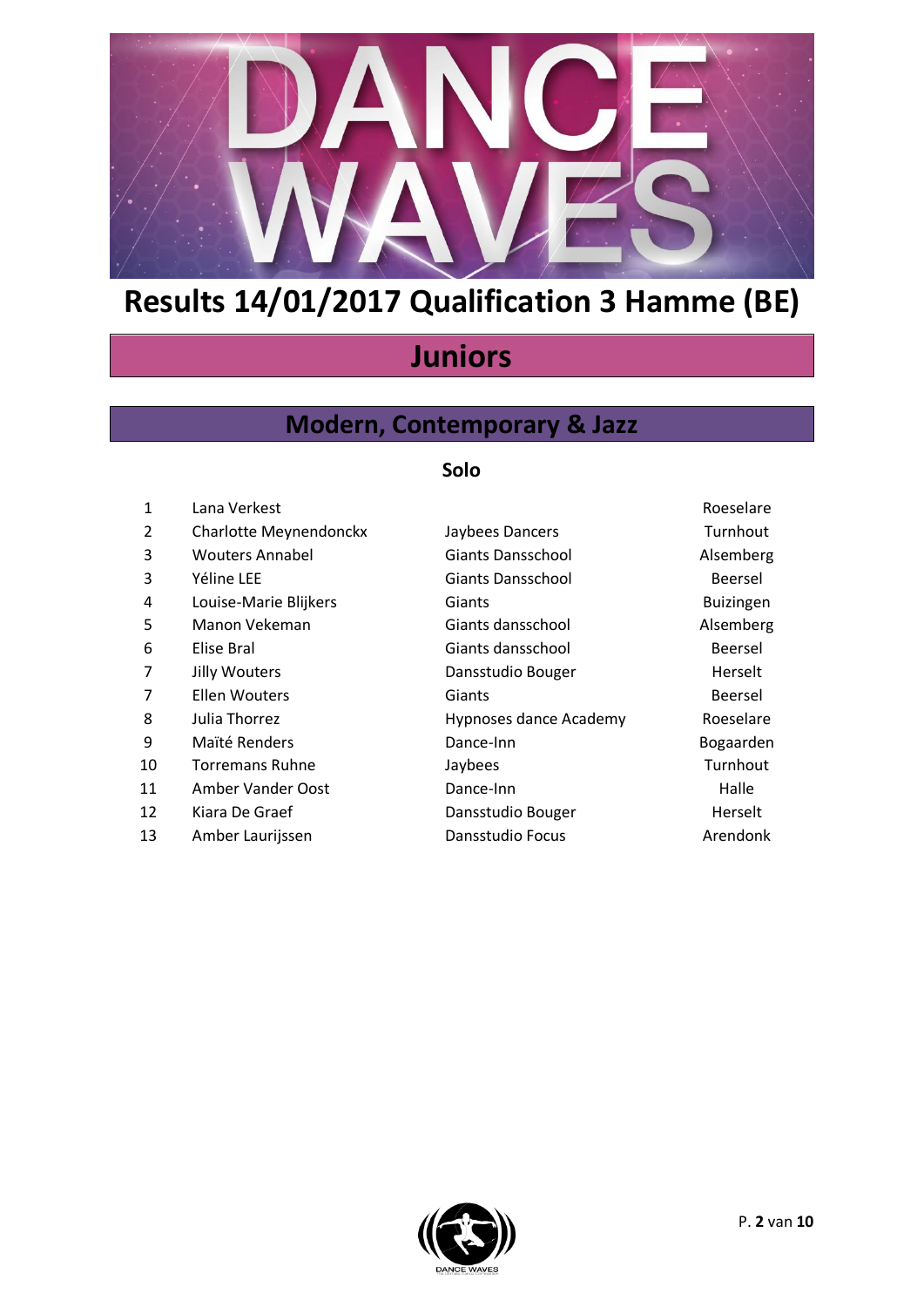

## **Kids & Juniors**

### **Modern, Contemporary & Jazz**

#### **Duo & Trio**

| 1 | Kayleigh & Charlotte | JayBeeS             | Turnhout  |
|---|----------------------|---------------------|-----------|
| 2 | Fiebe & Hanne        | Dansstudio Bouger   | Herselt   |
| 3 | Saar & Ralf          | Dansstudio Bouger   | Herselt   |
| 4 | Cleo, Stelle & Zanne | Dansstudio Bouger   | Herselt   |
| 5 | Maïté & Amber        | Dance-Inn           | Bogaarden |
| 6 | Stelle & Atse        | Dansstudio Bouger   | Herselt   |
| 7 | Winde & Sarah        | Dansstudio Devotion | Holsbeek  |
|   |                      |                     |           |

## **Juniors**

### **Modern, Contemporary & Jazz**

#### **Group**

|    | Equilibrio     | Dansschool Balanze         | Sint Katelijne Waver |
|----|----------------|----------------------------|----------------------|
| 2  | <b>ESSENCE</b> | <b>Cosmo Dance Company</b> | Hasselt              |
|    |                | Dansstudio Cirkels         | Duffel               |
| 4  |                | Arlekino@MAGO              | Antwerpen            |
| 5. |                | Dansstudio Focus           | Arendonk             |
|    |                |                            |                      |

#### **Impro Kids Modern, Contemporary & Jazz**

Laurien Dierickx - Dance Inn (Pepingen)

### **Impro Juniors Modern, Contemporary & Jazz**

Kaat Schelfhout - Dansschool Balanze (Sint Katelijne Waver)

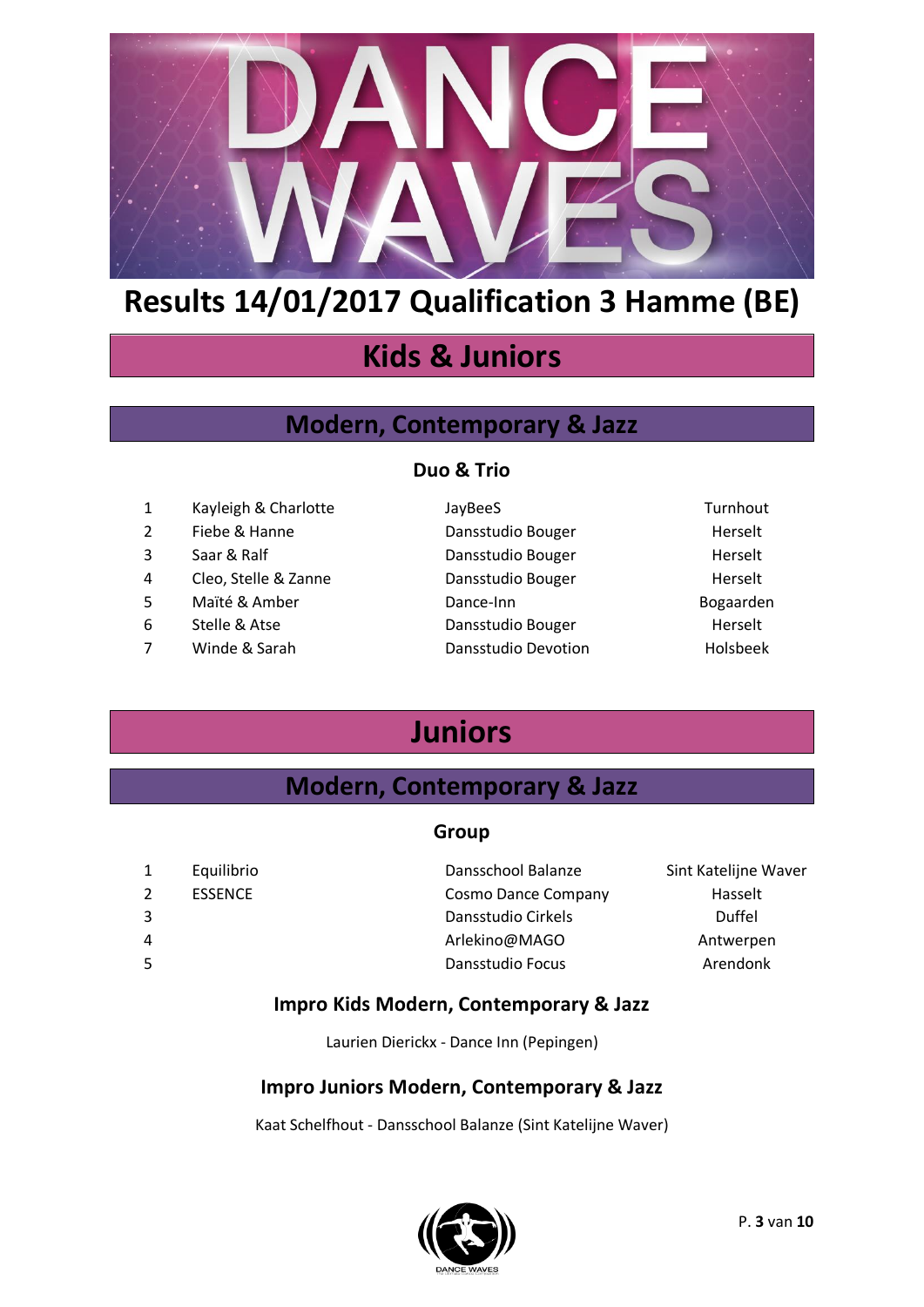

## **Kids**

### **Urban**

#### **Duo**

| 1              | Nova & Amber          | <b>Evolution Of Dance</b> | Landgraaf      |
|----------------|-----------------------|---------------------------|----------------|
| 2              | Ilvy & Ashley         | Dancepoint                | Merksem        |
| 3              | Lore & Thalia         | Dancepoint                | <b>Merksem</b> |
|                |                       | <b>Group</b>              |                |
|                | Fearless              | <b>Evolution Of Dance</b> | Landgraaf      |
| $\overline{2}$ | The Pack              | <b>Evolution Of Dance</b> | Landgraaf      |
| 3              | <b>FRESH</b>          | Cosmo Dance Company       | Hasselt        |
| 4              | <b>Funtastic Crew</b> | Dance Planet              | Erpe-Mere      |

## **Kids & Juniors**

### **Urban**

### **Solo**

|   | Charlotte Meynendonckx    | Jaybees Dancers   | Turnhout |
|---|---------------------------|-------------------|----------|
|   | <b>ILVY BATS</b>          | Dancepoint        | Merksem  |
| 3 | Isa van Eynde             | JayBeeS           | Turnhout |
| 4 | <b>Brinthe Bruynseels</b> | Dansstudio Bouger | Herselt  |

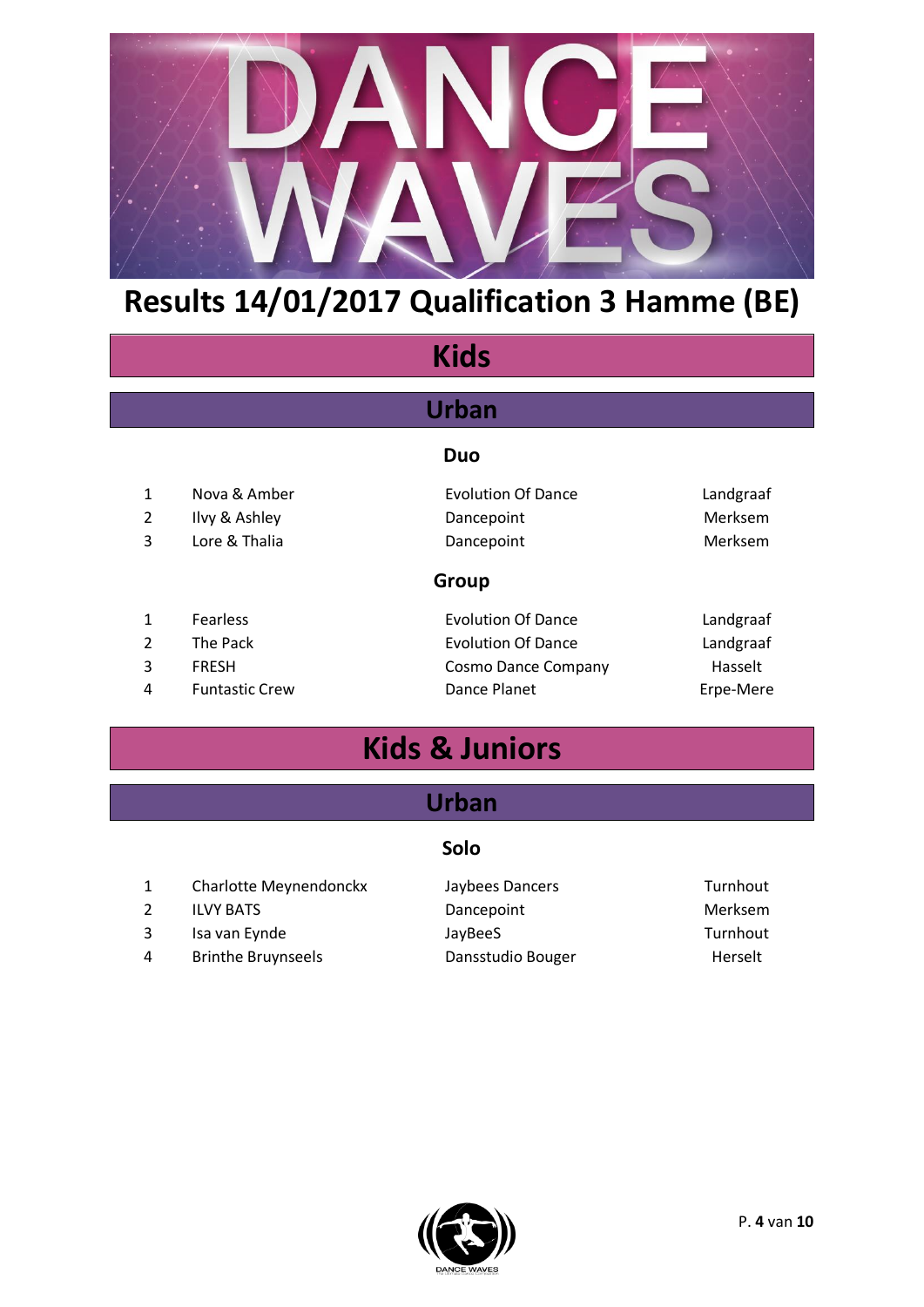

## **Juniors**

### **Urban**

#### **Duo**

- 1 Kayleigh & Charlotte **JayBeeS** Jayaness Jaya Turnhout
- 2 Ruhne & Nadia San JayBeeS Assessment Curriculum and Turnhout
- 3 Yemna & Zoe **Evolution of dance** Brunssum
- 4 Maïté & Janne JayBeeS JayBeeS OUD-TURNHOUT
- 5 Romi & Saar **Dansstudio Bouger** Herselt
- 6 Nina & Zita Dansstudio Focus Arendonk

### **Group**

1 No Diggity Evolution Of Dance Landgraaf 2 UNIQUE Cosmo Dance Company Hasselt 3 IMG Giants Dansschool BEERSEL 4 EXCEPTIONAL Cosmo Dance Company Hasselt 5 RUN DDC MINICREW Davinia's Dance Complex Sint-Truiden 6 Dynamic Crew Dance Planet Gijzegem 7 Dansstudio Focus Arendonk 8 Style2use Cadet Crew Dansschool Style2use Wommelgem

### **Impro Kids & Juniors Urban**

Charlotte Meynendonckx - Jaybees Dancers (Turnhout)

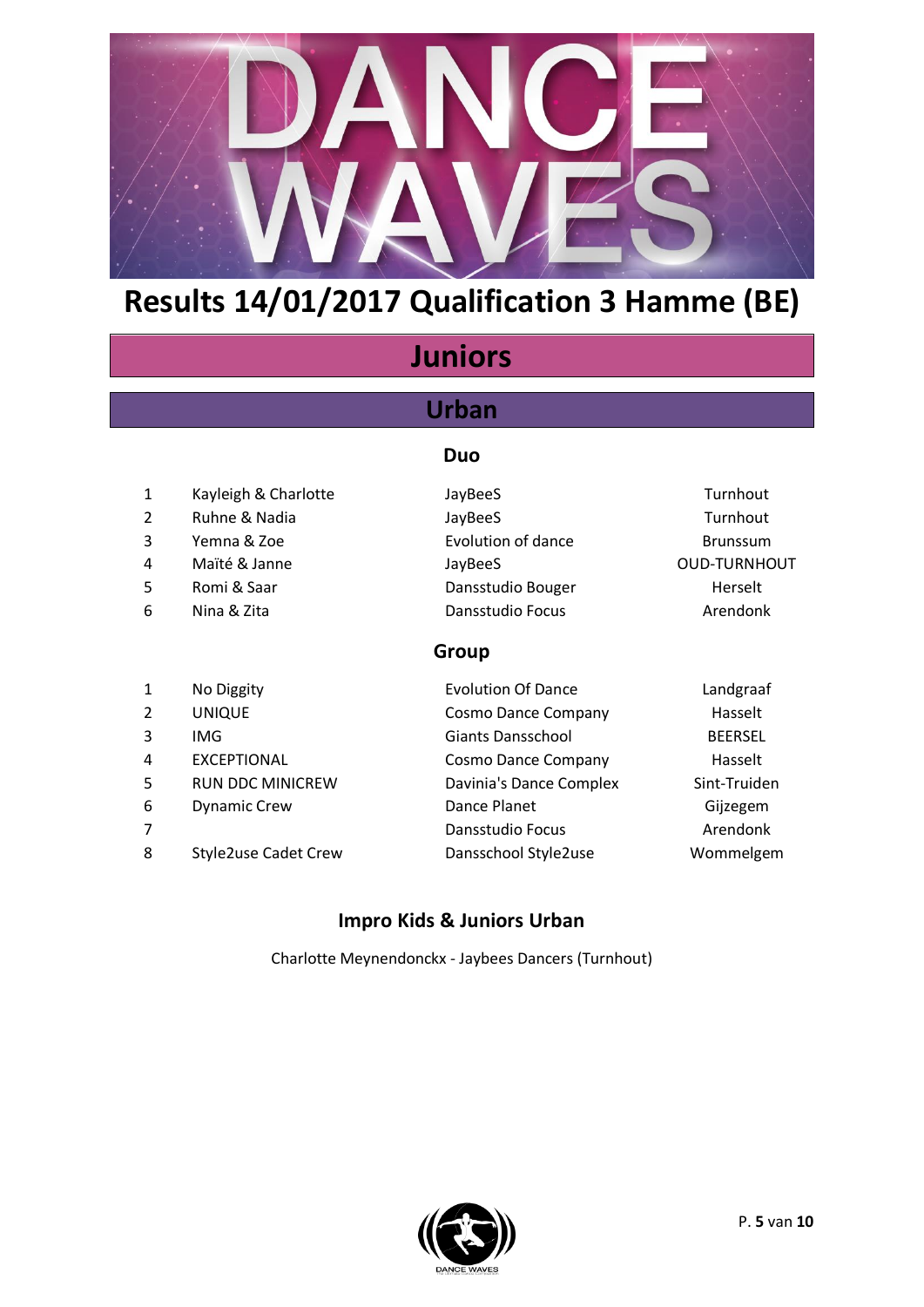

## **Juniors & Teens**

### **Ballet**

#### **Solo**

- 
- Manon Vekeman Giants dansschool Alsemberg
- 
- 4 Yanina Verplanke Danswijzer Cent
- 5 Caro Maenhout 2008 and 2009 and 2009 and 2009 and 2009 and 2009 and 2009 and 2009 and 2009 and 2009 and 2009 and 2009 and 2009 and 2009 and 2009 and 2009 and 2009 and 2009 and 2009 and 2009 and 2009 and 2009 and 2009 and
- Elise Bral Giants dansschool Beersel Yéline LEE Giants Dansschool Beersel
	-

## **Teens**

### **Modern, Contemporary & Jazz**

#### **Solo**

| 1              | Lisa Van den Houte   | Arlekino@MAGO            | Antwerpen |
|----------------|----------------------|--------------------------|-----------|
| 2              | Kenza LEE            | <b>Giants Dansschool</b> | Beersel   |
| 3              | Kayleigh Debie       | JayBeeS                  | Turnhout  |
| 4              | Caro Maenhout        |                          | Wenduine  |
| 5              | Fermaut Chaïn        | Dursin                   | leper     |
| 6              | Sara Van Oevelen     | Arlekino@MAGO            | Antwerpen |
| $\overline{7}$ | Juliette Leuregans   |                          | Torhout   |
| 7              | <b>CHARLOTE BRAL</b> | Giants dansschool        | Beersel   |
| 8              | Elien Laenen         | Dansstudio Kick-iT       | Westerlo  |
| 9              | Zara-Maria Tops      | Dansstudio Bouger        | Herselt   |
| 10             | <b>Maud Vosters</b>  | Dansstudio Focus         | Arendonk  |
| 11             | Stefan vleminckx     |                          | Berchem   |
| 12             | Jody Driege          | Giants dansschool        | Beersel   |

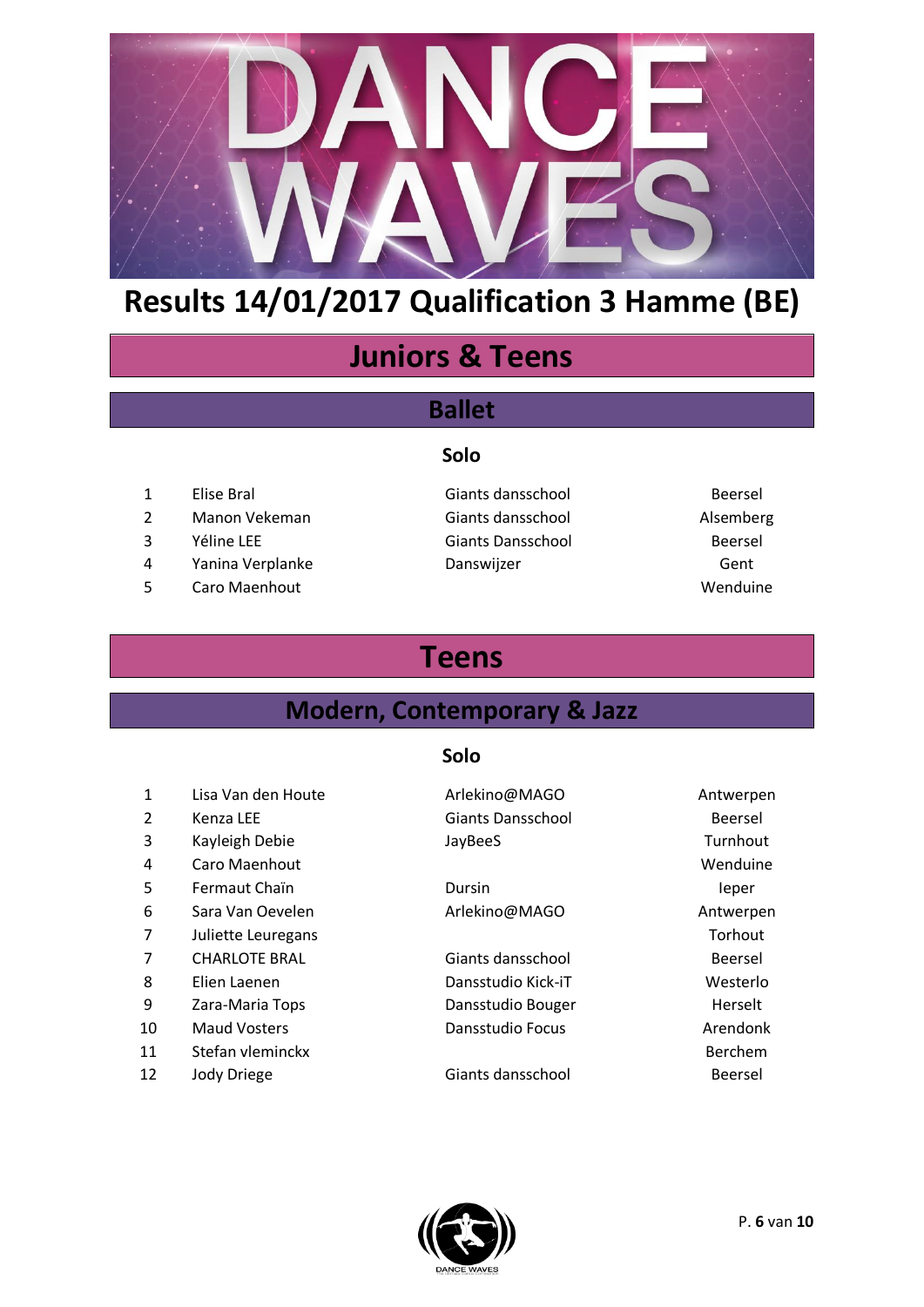

## **Teens & Adults**

### **Modern, Contemporary & Jazz**

#### **Duo**

- 1 Juliette & Caro **Wenduine**
- 2 Floor & Aische Contract Contract United StyleZ CENTBRUGGE
- 3 Laurien & Irya **Dansstudio Bouger** Herselt
- 4 Demi & Isaura Bredene

## **Teens**

### **Modern, Contemporary & Jazz**

#### **Group**

| $\mathbf{1}$   |                       | Arlekino@MAGO                | Antwerpen            |
|----------------|-----------------------|------------------------------|----------------------|
| $\overline{2}$ | Danscompagnie Balanze | Dansschool Balanze           | Sint Katelijne Waver |
| 3              | Movimento             | Cie Tros                     | Wervik               |
| 4              | <b>EDC Youth</b>      | <b>Elevation DanceCademy</b> | Oostende             |
| 5              | <b>ETHEREAL</b>       | <b>Cosmo Dance Company</b>   | Hasselt              |
| 6              | Choreo Team           | Danswijzer                   | Nevele               |
| 7              |                       | Dansstudio KaDanz            | Deinze               |

### **Impro Teens Modern, Contemporary & Jazz**

Karolien Wauters - Dansschool Balanze (Sint Katelijne Waver)

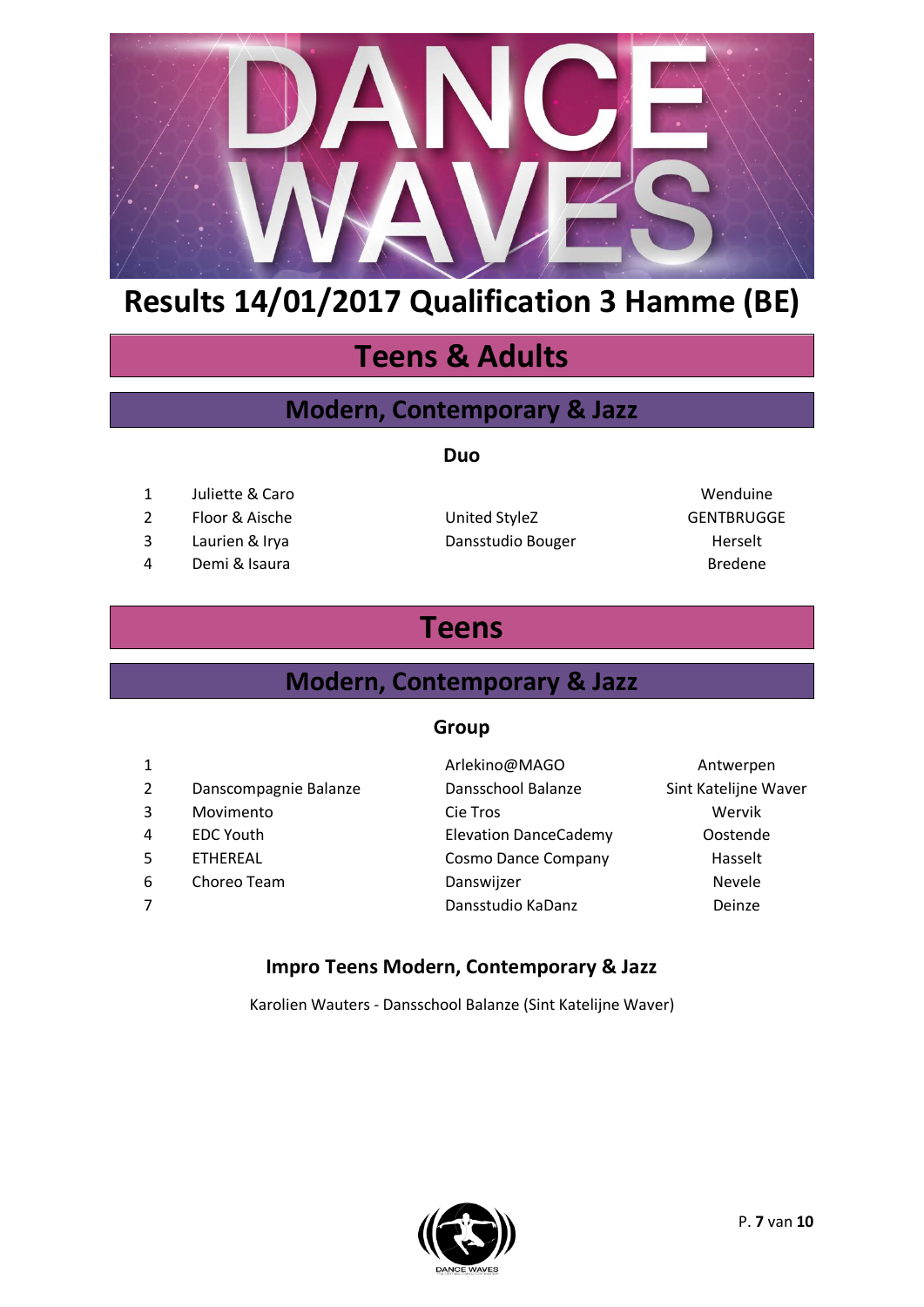

## **Teens**

### **Urban**

#### **Solo**

- 1 Kayleigh Debie **JayBeeS** JayBeeS Turnhout
- 2 Juliette Leuregans Torhout
	-
- 4 Jade Verreth Urban Talentz Mechelen

# 3 Caro Maenhout November 2008 and 2009 wenduine 5 Stéphanie Ghenne Herne Herne Herne Herne

## **Teens & Adults**

### **Urban**

#### **Duo & Trio**

- 
- 
- 
- 
- 
- 
- 
- 
- 
- 1 Luana, Zoë & Julie Cosmo Dance Company Hasselt 2 Mike & Salenka **Dancepoint** Dancepoint Merksem 3 Anissa, Jade & Gina **I Believe Constanting Constanting Constanting Constanting Constanting Constanting Constanting Constanting Constanting Constanting Constanting Constanting Constanting Constanting Constanting Constan** 4 Jenthe & Aisha San JayBeeS All the Section of the Section of the Section of the Section of the Section of the Section of the Section of the Section of the Section of the Section of the Section of the Section of the Secti 5 Elien, Bo & Dominiky Davinia's Dance Complex Sint-Truiden 5 Ella & Dina **Dancepoint** Dancepoint Schoten 6 Melis & Famke **Dancepoint** Dancepoint Merksem 7 Lotte, Maud & Joy Dansstudio Focus Arendonk 8 Manou & Margo **Dansstudio Focus Communisty** Arendonk

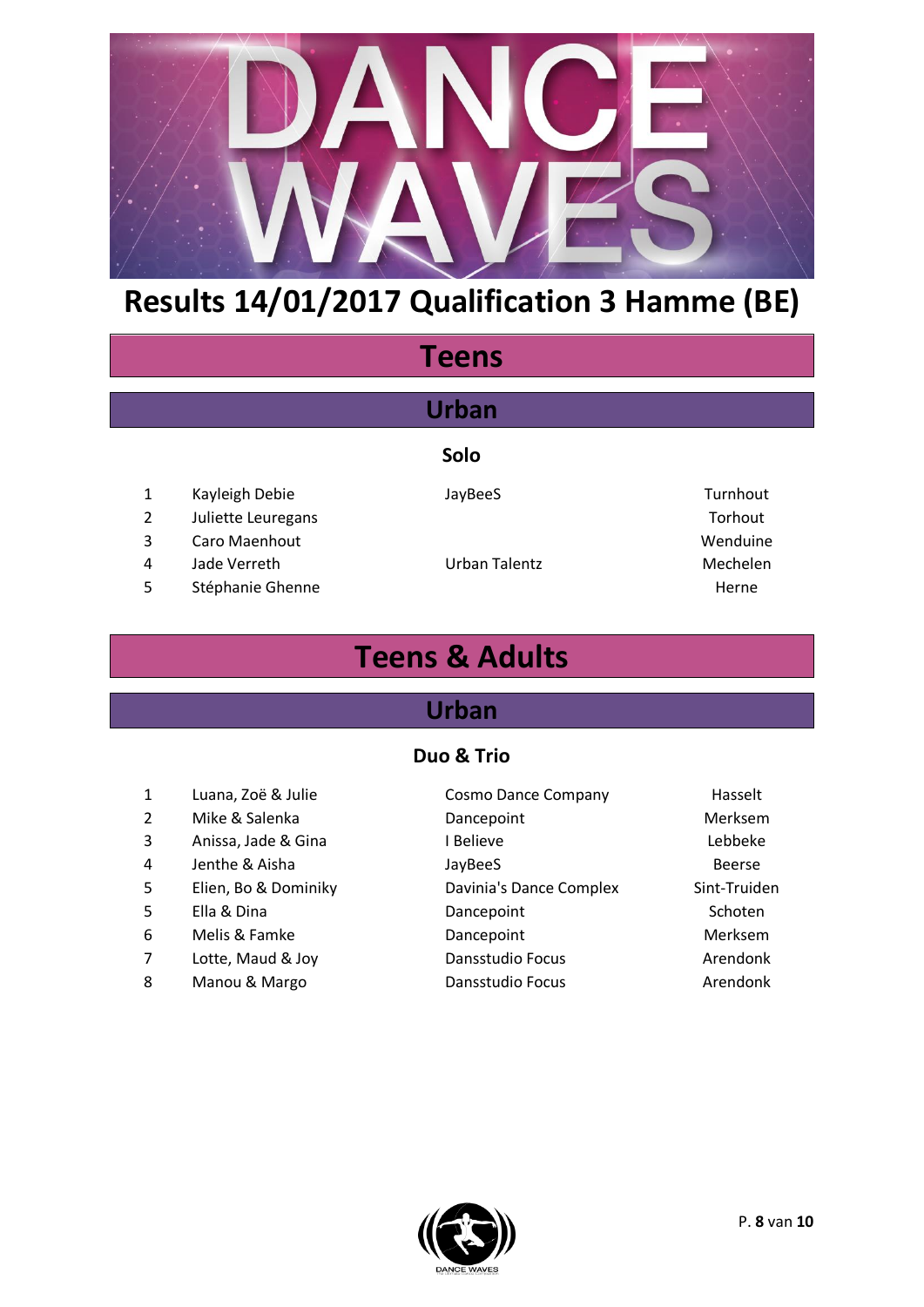

## **Teens**

### **Urban**

#### **Group**

| 1              | <b>INVINCIBLE</b>            | <b>Cosmo Dance Company</b> | Hasselt           |
|----------------|------------------------------|----------------------------|-------------------|
| 2              | Relics                       | <b>Evolution Of Dance</b>  | Landgraaf         |
| 3              | <b>United Chaos</b>          | <b>Evolution Of Dance</b>  | Landgraaf         |
| 4              | Mini Giants                  | <b>Giants Dansschool</b>   | <b>BEERSEL</b>    |
| 5              | <b>VIVACIOUS</b>             | NEW GYM                    | Heusden-Zolder    |
| 6              | No diggity                   | <b>Urban Dance Floor</b>   | Geel              |
| $\overline{7}$ | <b>Natural Born Dancers</b>  | United StyleZ              | <b>GENTBRUGGE</b> |
| 8              | <b>Style2use Junior Crew</b> | Dansschool Style2use       | Wommelgem         |
| 9              | Gener8ion                    |                            | Zonhoven          |
| 10             | Pure                         | Dansstudio The Next        | Peer              |
|                |                              |                            |                   |

### **Impro Teens & Adults Urban**

Chiara Lupoli - Urban Dance Floor (Geel)